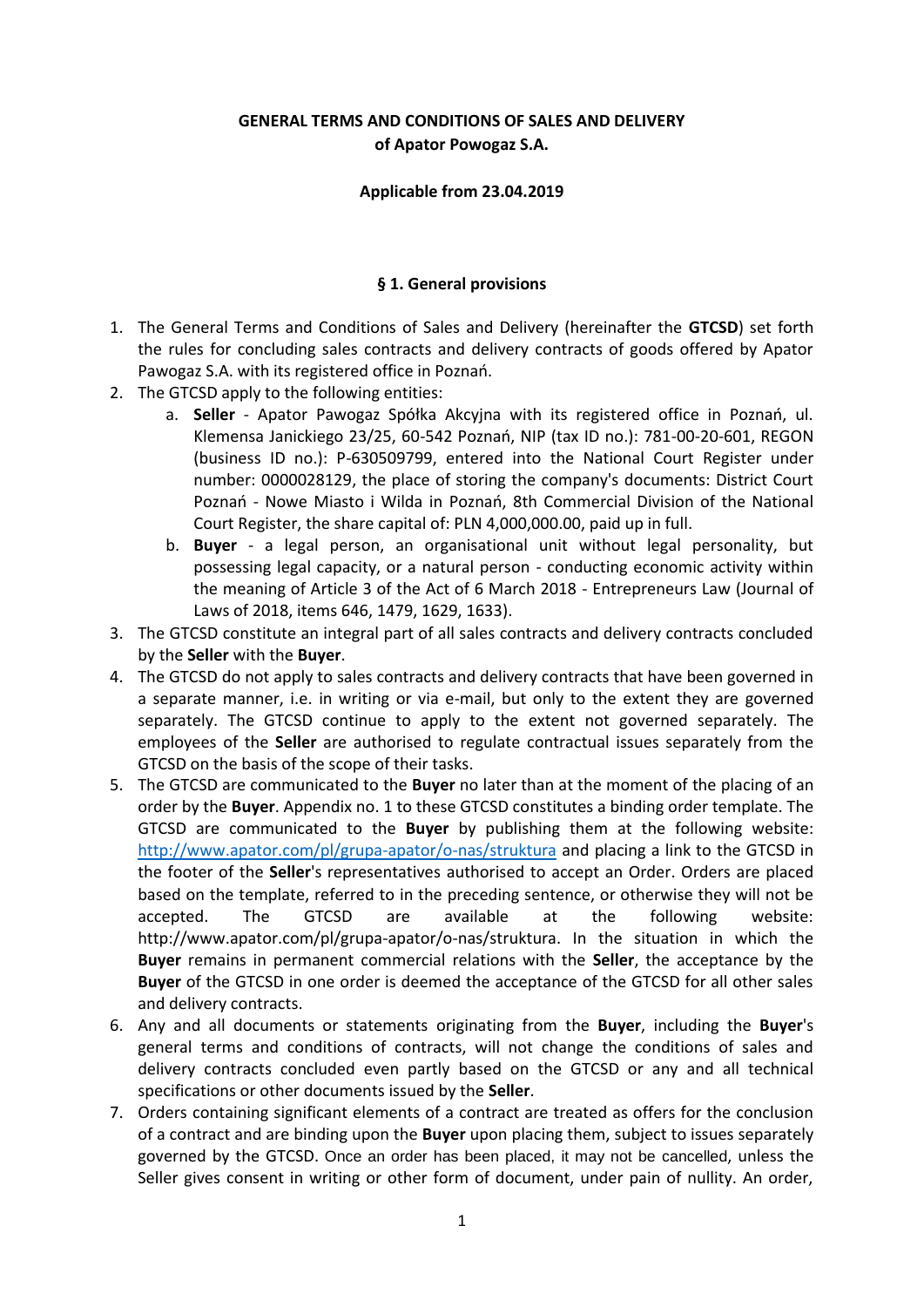subject to issues separately governed in the GTCSD, is binding upon both parties if the Seller sends an order confirmation, in writing or via e-mail, **within 7 days of the date on which the Seller effectively obtains the order**. The moment of sending an order confirmation by the **Seller** together with any possible objections about it or additions to it not significantly changing the content of an order is deemed the moment of concluding a sales contract and a delivery contract in the shape covering objections and additions, unless the **Buyer** objects to including them to a contract not later than within 2 business days of the date of obtaining confirmation with objections or additions. If the **Buyer** submits an objection within the indicated time limit, a sales contract or a delivery contract is deemed not concluded.

8. From the moment the **Seller** commences to execute an order, any and all changes to an order made by the **Buyer** are not binding upon the **Seller** and will not be implemented by the **Seller**, unless the **Seller** gives its consent in writing or in the form of a document to be effective.

#### **§ 2. Prices and payment terms and conditions**

- 1. Prices provided by the **Seller** are in the currency provided in the order, referred to in § 1(7) of the GTCSD, for a given unit of goods in net values.
- 2. A net amount due included in a VAT invoice will be increased by the rate of tax on goods and services applicable at the moment of issuing a VAT invoice.
- 3. Prices with fees for the preparation of a shipment with costs related to shipping, specified in pricelists (available at http://www.apator.com/pl/grupa-apator/o-nas/struktura or sent to the **Buyer** via e-mail or by post), are binding until a new pricelist is issued and in the absence of accepting different provisions in this scope in a sales contract or in a delivery contract.
- 4. A payment period indicated in a VAT invoice runs from the moment of issuing a VAT invoice, unless a sales contract or a delivery contract provides for otherwise.
- 5. Unless otherwise agreed by the parties, a payment is made based on a bank transfer to the **Seller**'s bank account indicated in an invoice. The date of payment is the date on which the **Seller**'s bank account is credited. Any and all set-offs of mutual receivables and unilateral accounting by the **Buyer** are not allowed.
- 6. In the case of a delay in payment, the **Seller** has the right to charge statutory interest for a delay in commercial transactions. Regardless of the above, from the first day of a delay in payments by the **Buyer**, the **Seller** is entitled to charge the **Buyer**, without any additional request, the Polish zloty equivalent of the amount of EUR 40, converted into Polish zloty according to the average EUR rate published by the National Bank of Poland on the last business day of the month preceding the month in which the amount due became payable, constituting compensation for recovery costs. Such a charge will be made with regard to each commercial transaction, confirmed by a VAT invoice, not settled on time.
- 7. Regardless of the rights provided for in the item above and resulting from the provisions of the commonly applicable provisions of law, in the case of a delay in making payment by more than 14 days or in the case of threatened insolvency of the **Buyer**, the **Seller** has the right to request that all amounts due be settled or has the right to stop deliveries, or has the right to request that the **Buyer** establish security or make a prepayment for deliveries. Moreover, the **Seller** has the right to withdraw from a contract, in part or in whole, and collect goods previously delivered at the expense of the **Buyer**, without any additional request, within 60 days of the date of making a specific delivery (partial withdrawal) or the date of commencing deliveries as part of a specific contract (overall withdrawal).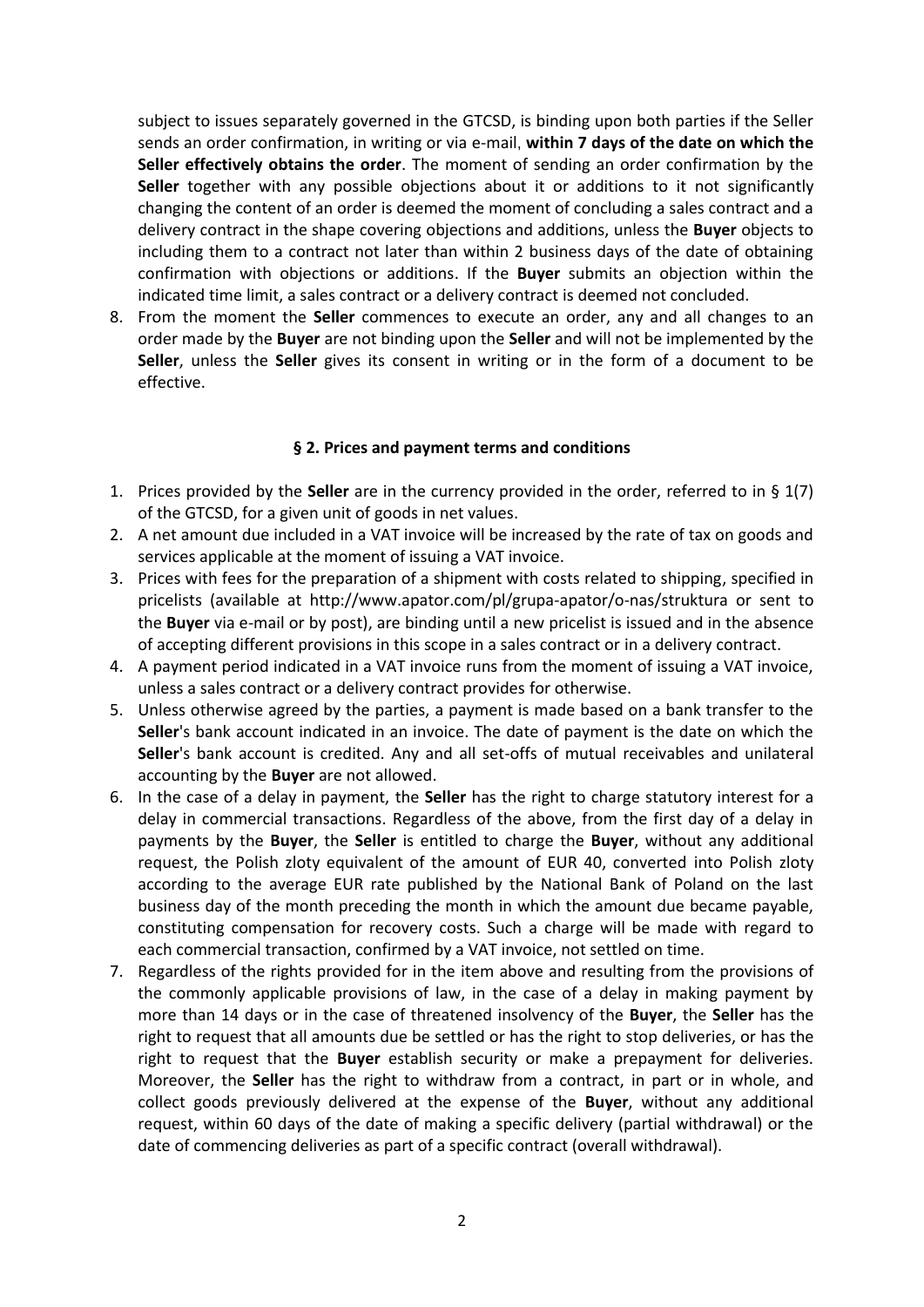# **§ 3. Transfer of title and risk**

- 1. The title to goods sold by the **Seller** and the risk of losing or damaging the goods passes to the **Buyer** at the moment of delivery of the goods by the **Seller** to the place of delivery without loading unto a collecting vehicle (Incoterms 2010: Ex Works). The place of delivery is: the **Seller**'s warehouse located at ul. Klemensa Janickiego 23/25 in Poznań (60-542) or at ul. Zygmunta Starego 130 in Cracow (30-198), depending on the place indicated in the order confirmation. In case of doubts or if no place of delivery has been indicated, the place of delivery is deemed to be the warehouse located at ul. Klemensa Janickiego 23/25 in Poznań (60-542).
- 2. The **Buyer** is obliged to organise transport for the purchased goods on its own. If transport is organised by the **Seller** at the expense of the **Buyer**, the title to the goods sold and the risk of losing and damaging them still passes to the **Buyer** at the moment of delivery of the goods by the **Seller** to the place of delivery without loading onto a collecting vehicle. In such a case, the **Seller** issues an additional VAT invoice for the cost of organisation of transport.
- 3. The **Seller** will inform the **Buyer** in writing or via e-mail about issuing an invoice and making goods available for the **Buyer** in the warehouse each time, indicating the date of collection of goods or the period in which the **Buyer** may collect them.

## **§ 4. Delivery, transport, returns**

- 1. Deliveries are made by the **Seller** at the place indicated in § 3(1) of the GTCSD.
- 2. If the **Seller** is delayed with the delivery of goods according to § 3(1) of the GTCSD, the **Buyer** is entitled to withdraw from a goods sales or delivery contract only after indicating an additional 30-day period for making a delivery, in writing to be effective. The **Buyer** may withdraw from a goods sales or delivery contract within 30 days of the expiry of the time limit indicated in the preceding sentence.
- 3. The transport of goods takes place according to § 3(2) of the GTCSD.
- 4. If the **Seller** organises the transport of the purchased goods at the expense of the **Buyer**, the **Buyer** is obliged to send a precise address of delivery, in writing or via e-mail. Any and all changes to the address of delivery have to be immediately communicated to the **Seller** and approved by the **Seller**.
- 5. The **Seller** is obliged to provide the **Buyer** with information related to the specifications of goods, if they have not been made available at the website earlier.
- 6. The **Seller** is not liable for damage during transport or caused by delayed transport, in the case indicated in § 3(2) second sentence of the GTCSD.
- 7. The **Seller** may accept the return of goods only in the following situations:
	- a. the **Buyer**'s complaint has been accepted;
	- b. the **Buyer** decides not to accept goods for reasons not attributable to the **Buyer**, if the **Seller** gives its written consent for it.
- 8. If goods are effectively returned based on § 4(7)(b) of the GTCSD, the **Buyer** will bear any and all costs of the transport of goods to the **Seller**. The place of return is: the **Seller**'s warehouse located at ul. Klemensa Janickiego 23/25 in Poznań (60-542) or at ul. Zygmunta Starego 130 in Cracow (30-198), depending on the place of delivery.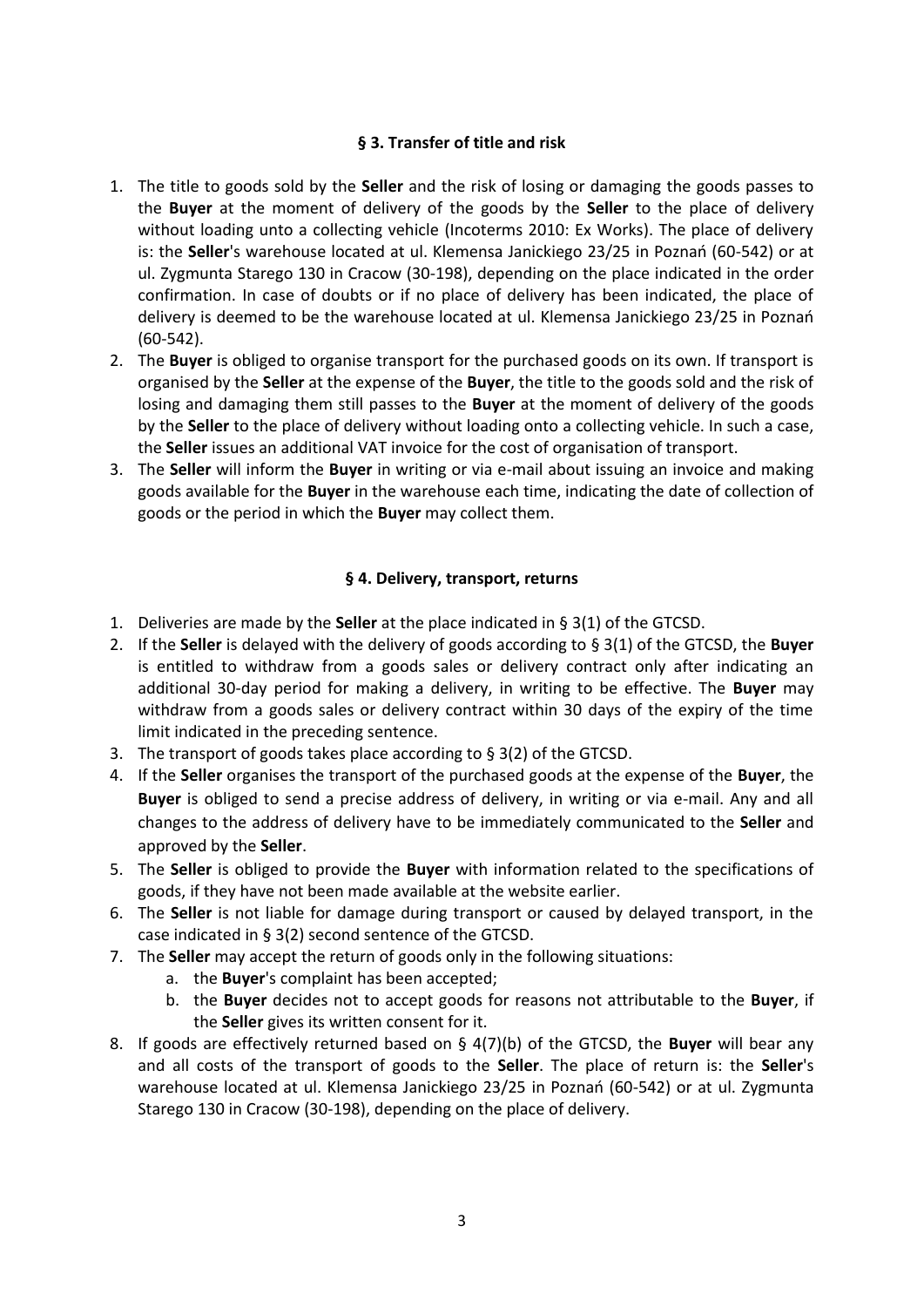# **§ 5. Warranty and guarantee - terms and conditions of complaints**

- 1. The GTCSD apply to the liability of the **Seller** based on a warranty (or a guarantee, if a guarantee for quality has been granted) for physical damage to the goods sold as part of a sales contract or a delivery contract.
- 2. The **Buyer** is obliged to carefully examine the completeness of the transported goods directly upon collection and to determine shortages or damage of goods occurred during transport, if any.
- 3. The **Seller** is liable towards the **Buyer** for physical defects of goods, only if goods have defects decreasing their value or usefulness due to their intended purpose, as well as when goods have been released to the **Buyer** incomplete, provided that the **Buyer** has not been aware of such defects at the moment of purchasing goods and such defects have been reported within 14 days of the date of detecting them or in the period such defects should have been detected according to the **Buyer**'s level of carefulness indicated in item 2, however, not later than within 12 months of the date of obtaining goods. In the case of household water meters (DN15; 20) and ultra-sonic water meters, a time limit for submitting guarantee claims is extended up to 36 months of the date of obtaining goods, and in the case of heat meters - up to 24 months of the date of obtaining goods.
- 4. Any and all complaints concerning goods purchased from the **Seller** may be submitted only in writing and sent to the registered office of the **Seller** or, in the case of entities conducting economic activity outside the territory of Poland, also in an electronic form to the following e-mail address: [reklamacje.powogaz@apator.com.](mailto:reklamacje.powogaz@apator.com)
- 5. The **Seller** may accept a complaint for goods already assembled. Costs related to the disassembly and reassembly of goods are borne by the **Seller** and the **Buyer** under the principles specified in the following item.
- 6. The costs of a complaint procedure, covering only the costs of transport of the defective goods and the costs of their disassembly and reassembly, are borne:
	- a) if a complaint is deemed justified by the **Seller**.
	- b) if a complaint is not accepted (unjustified or delayed complaint) by the **Buyer**.
- 7. The **Seller** is not liable for damage incurred by the **Buyer** in connection with the defects of goods and the initiation of a complaint procedure of the purchased goods.
- 8. If a complaint is not accepted, the **Buyer** is obliged to collect goods from the **Seller**'s warehouse at its own expense, within 14 days of the date of obtaining notification about a complaint that has not been accepted. After the lapse of the 14-day time limit, the **Seller** has the right, at its sole option:
	- a) to charge a warehouse fee of 1% of the value of goods for each day of storing goods in the warehouse,
	- b) send goods to the address of the **Buyer**, at the cost and risk of the **Buyer**, for which the **Buyer** gives its consent,
	- c) destroy goods on the basis of an internal report, without any recourse on the part of the **Buyer**.
- 9. For a complaint to be substantively considered, each defective product has to be identifiable as actually coming directly from the **Seller**, i.e. it should be marked with its precise name and, moreover, a copy of a VAT invoice related to a defective product should be attached to it and, if a guarantee has been granted, a guarantee card.
- 10. In the case of accepting a complaint for consideration and in the case of refusal to consider a complaint for formal reasons, the **Buyer** will be informed of it in writing or via e-mail within 5 days of submitting a complaint.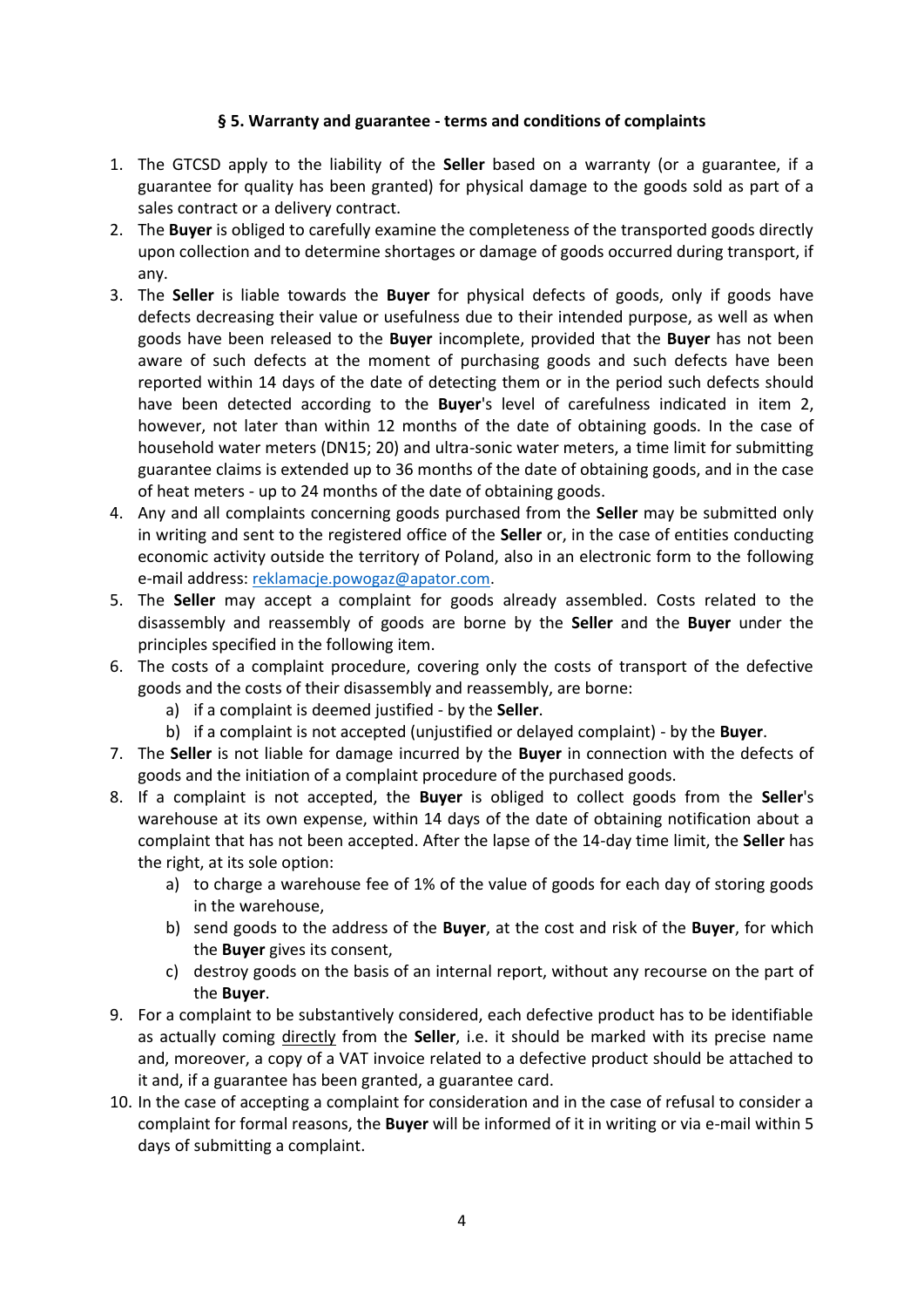- 11. Within 14 days of receiving a complaint, the **Seller** is obliged to consider it. If the submitted complaint is accepted, an appropriate accounting document will be issued in that period. In the case of an unjustified complaint, the **Seller** will provide relevant information to the **Buyer** in writing or via e-mail, indicating reasons for not accepting a complaint. The **Seller** reserves the right to extend the time limit for considering a complaint, if - due to reasons beyond its control - it is not possible to meet the 14-day time limit, in particular it is necessary to use an opinion of an independent expert or obtain information from a producer. In such cases, the **Buyer** will be informed of this fact in writing or via e-mail.
- 12. If a complaint is considered as justified, according to the request of the **Buye**r included in a complaint, the **Seller**:
	- a) will issue a correcting invoice for the return of goods,
	- b) will repair goods, free of charge, within 21 days of the date of accepting a complaint, unless it would be economically unreasonable for the **Seller**,
	- c) or will reduce the price of goods by issuing a correcting invoice.
- 13. The submission of complaints does not entitle the **Buyer** to withhold payment of amounts due resulting from the issued invoice, related to the defective goods.
- 14. The provisions of a guarantee card apply in the remaining scope not governed by the GTCSD and related to a guarantee.

## **§ 6. Force majeure**

- 1. Any and all circumstances beyond the control of the **Seller** and the **Buyer**, in particular: disturbances in traffic operation and energy disturbances, strikes, standstills etc. release the affected party from the fulfilment of contractual obligations in the period and within the scope justified by such events. The above applies also in the case of occurrence of the abovementioned circumstances on the part of the **Seller**'s subcontractors.
- 2. In the event that the delivery of goods or its part is hindered or is not possible directly or indirectly for reasons beyond the control of the **Seller** such as, in particular: fire, natural disasters, violent atmospheric phenomena, strikes, blockages, shortages in raw materials, fuel, transport or energy, legal acts, orders or legislation, decisions or directives of the European Commission, riots, unrest, military activities, sabotage, or for any other reasons beyond the control of the **Seller**, the date of delivery is extended by at least the period of delay caused by force majeure, and the **Seller** may not bear any negative consequence due to it.

## **§ 7. Final provisions**

- 1. By entering into commercial relations with the **Seller**, the **Buyer** confirms that it has acquainted itself with the GTCSD, and approves them.
- 2. The **Seller** reserves the right to enter changes into the GTCSD. Any and all changes are binding upon the counterparties, if the **Buyer** does not submit its objections, in writing or via e-mail, within 7 days of the date of publishing changes at the website of the **Seller** http://www.apator.com/pl/grupa-apator/o-nas/struktura.
- 3. The **Buyer** agrees to immediately notify the **Seller** in writing or via e-mail of each change of its registered office or the place of conducting economic activity, including a change of its email address. Failure to notify the **Seller** of the above-mentioned changes will result in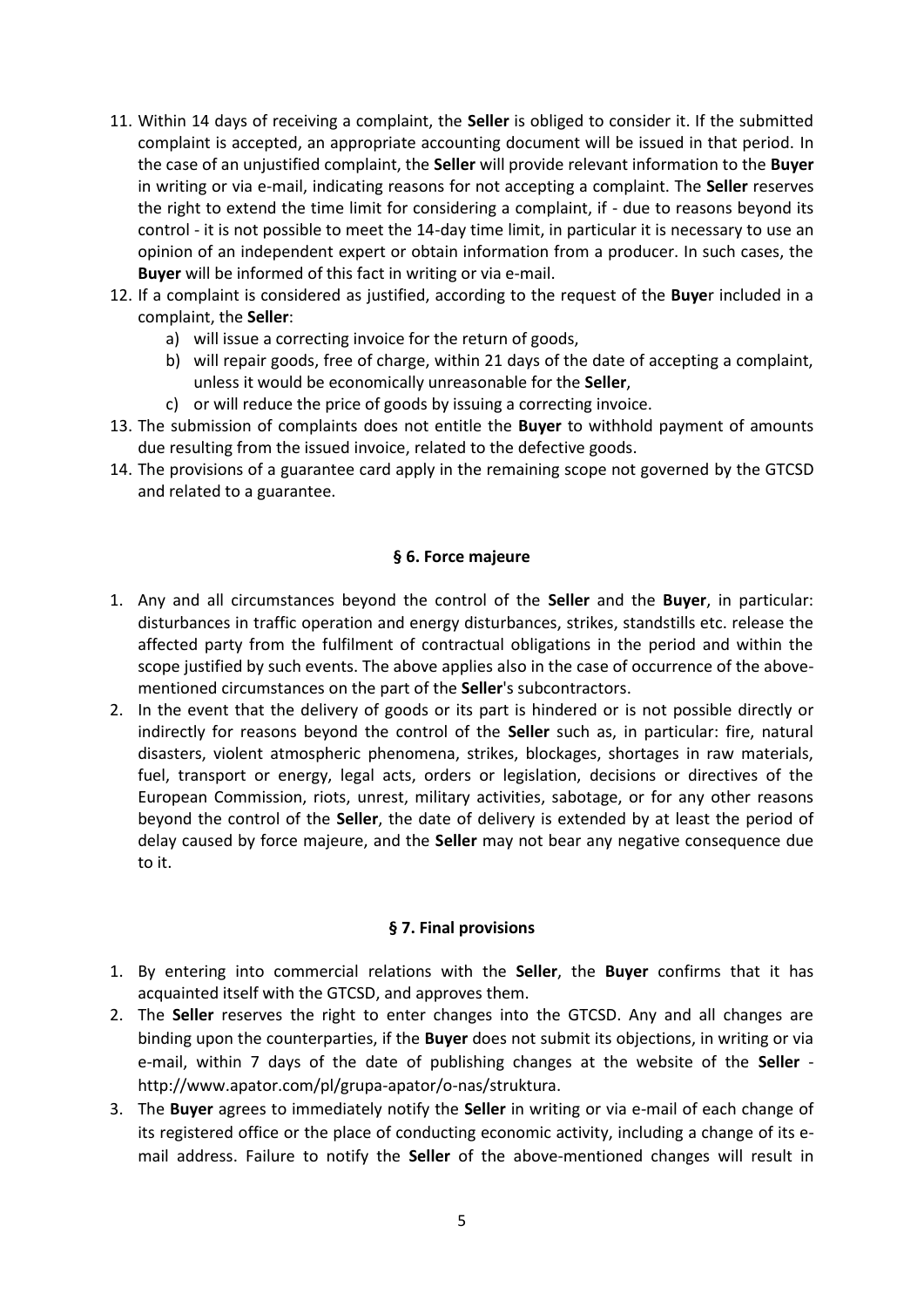finding activities performed with the use of information possessed by the **Seller** fully effective.

- 4. The transfer of claims from a sales or delivery contract requires the prior written consent of the **Seller** to be effective.
- 5. The place of implementing a sales or delivery contract is in Poznań or Cracow, which will be determined according to § 3(1) of the GTCSD.
- 6. If individual provisions of the GTCSD or contracts regulating specific issues in a different manner than the GTCSD become invalid or ineffective, in part or in whole, it will not affect the effectiveness of other provisions of the GTCSD or a contract. Ineffective or incomplete provisions will be appropriately replaced by the parties with effective or completely new provisions, in a way closest to the provisions of the GTCSD or a contract and the intended economic purpose of the parties.
- 7. The provisions of Polish law, including the Civil Code, apply in full to matters not governed by the GTCSD. The parties fully exclude the application of the UN Convention on Contracts for the International Sale of Goods prepared in Vienna on 11 April 1980.
- 8. Polish courts will always have jurisdiction in disputes between the **Buyer** and the **Seller**.
- 9. The GTCSD apply to the execution of orders with counterparties having their registered office or the place of conducting economic activity in Poland and those operating outside Poland.
- 10. Once an order has been placed, it may not be cancelled, unless the Seller gives consent in writing or other form of document, under pain of nullity. An order, subject to issues separately governed in the GTCSD, is binding upon both parties if the Seller sends an order confirmation, in writing or via e-mail, **within 7 days of the date on which the Seller effectively obtains the order.**